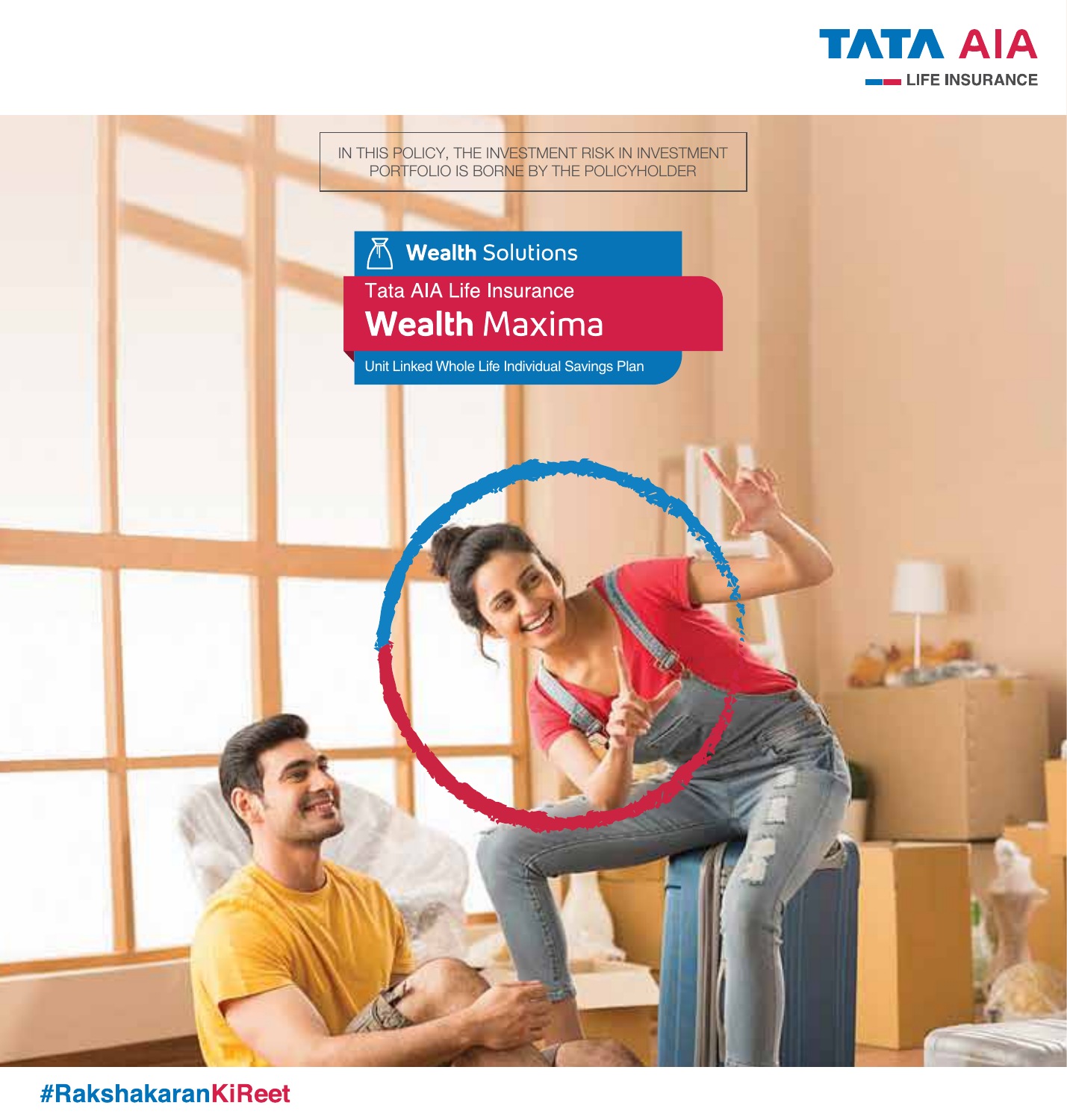# **Tata AIA Life Insurance Wealth Maxima**

Unit Linked Whole Life Individual Savings Plan

IN THIS POLICY, THE INVESTMENT RISK IN INVESTMENT PORTFOLIO IS BORNE BY THE POLICYHOLDER

LINKED INSURANCE PRODUCTS DO NOT OFFER ANY LIQUIDITY DURING THE FIRST FIVE YEARS OF THE CONTRACT. THE POLICYHOLDER WILL NOT BE ABLE TO SURRENDER/ WITHDRAW THE MONIES INVESTED IN LINKED INSURANCE PRODUCTS COMPLETELY OR PARTIALLY TILL THE END OF THE FIFTH YEAR.

You have always aspired for the best in life. So should be your financial planning to provide you with the best. Tata AIA Life ensures that it offers you superlative investment avenues for all time to come. Presenting, Tata AIA Life Insurance Wealth Maxima, Unit Linked Whole Life Individual Savings Plan that maximizes your long term financial security.

Investment in this plan can help you fulfill your medium to long term goals such as children's education, retirement planning and creating legacy for future generations.

This plan allows you to tap into force multipliers of the market to create a lasting legacy for your loved ones. So like other successes in your life enjoy another successful venture with Tata AIA Life Insurance Wealth Maxima.

# **Salient Features**

- Pay premiums once or for a limited period and get Insurance protection for the entire life
- Regular Loyalty Additions to boost investments
- Flexibility to choose from 11 Fund options for enhanced investment opportunities
- Option to customize your plan with three additional unit deducting riders
- Choice of Enhanced Systematic Money Allocation & Regular Transfer Investment Portfolio Strategy
- $\cdot$  Tax benefits u/s 80C and 10 (10D) of the Income Tax Act, 1961

# **Plan at a Glance**

| Minimum Issue Age<br>(Age last birthday) | 0 years (30 days)                                    |
|------------------------------------------|------------------------------------------------------|
| Maximum Issue Age<br>(Age last birthday) | 60 years                                             |
| Maximum Maturity Age                     | 100 years                                            |
| <b>Policy Term</b>                       | 100 minus Issue age                                  |
| <b>Premium Paying Term</b>               | Single Pay<br>Limited Pay - 7/8/9/10/15 and 20 years |
| Pay Mode                                 | Single, Annual, Semi-Annual,<br>Quarterly, Monthly   |

| Minimum Premium <sup>1</sup>                      | Single Pay $-$ ₹ 5,00,000<br>Limited Pay – ₹ 2,50,000 per annum                                                                                                                                                                                                                                                                                                                                               |
|---------------------------------------------------|---------------------------------------------------------------------------------------------------------------------------------------------------------------------------------------------------------------------------------------------------------------------------------------------------------------------------------------------------------------------------------------------------------------|
| Maximum Premium <sup>1</sup>                      | No Limit                                                                                                                                                                                                                                                                                                                                                                                                      |
| Minimum/Maximum<br>Basic Sum Assured <sup>2</sup> | For Single Pay -<br>1.25 times the Single Premium<br>For Limited Pay -<br>Higher of $(10^*$ AP) OR $(0.5^*$ Policy<br>Term <sup>*</sup> AP)<br>AP is Annualised Premium and it<br>means the premium amount payable<br>in a year excluding the taxes, rider<br>premiums and underwriting extra<br>premiums on riders, if any.<br>(For the purpose of Basic Sum Assured,<br>Policy Term $= 70$ minus Issue age) |

1 Increase or decrease in Premium is not allowed under this plan. If Premium is the starting point. Premium should be chosen to be a multiple of  $\bar{\tau}1,000$ .

2 Increase or decrease in Basic Sum Assured is not allowed under this plan. If Basic Sum Assured is the starting point, Basic Sum Assured should be next higher multiple of  $\bar{\tau}1,000$ .

# **Important aspects**

- 1. Total Sum Assured under the plan is the total of Basic Sum Assured and Top-up Sum Assured.
- 2. The Regular / Single premium and any Top-up premium net of premium allocation charge will be used to purchase units in the various investment fund/s offered under this plan and as chosen by you. The units purchased in the investment fund is the monetary amount allocated to the investment fund divided by its then prevailing NAV per unit.
- 3. Regular/ Single Premium Fund Value is equal to the number of units pertaining to Regular / Single premiums allocated to the investment fund/s chosen by you multiplied by its then prevailing NAV per unit.

 Top-up Premium Fund Value, if any, is equal to the number of units pertaining to Top-up premiums allocated to the investment fund/s chosen by you multiplied by its then prevailing NAV per unit.

4. Total Fund Value under this plan is the total of Regular / Single Premium Fund Value and Top-up Premium Fund Value, if any. The Fund Value represents the total value of your investments to date and is the balance of all units allocated to the investment fund/s chosen by you multiplied by its then prevailing NAV per unit.

# **What are your Benefits?**

# **Maturity Benefit**

On survival to the end of the policy term, you will receive the Total Fund Value which is sum of Regular/ Single Premium Fund Value and Top-Up Premium Fund Value valued at applicable NAV on the date of Maturity.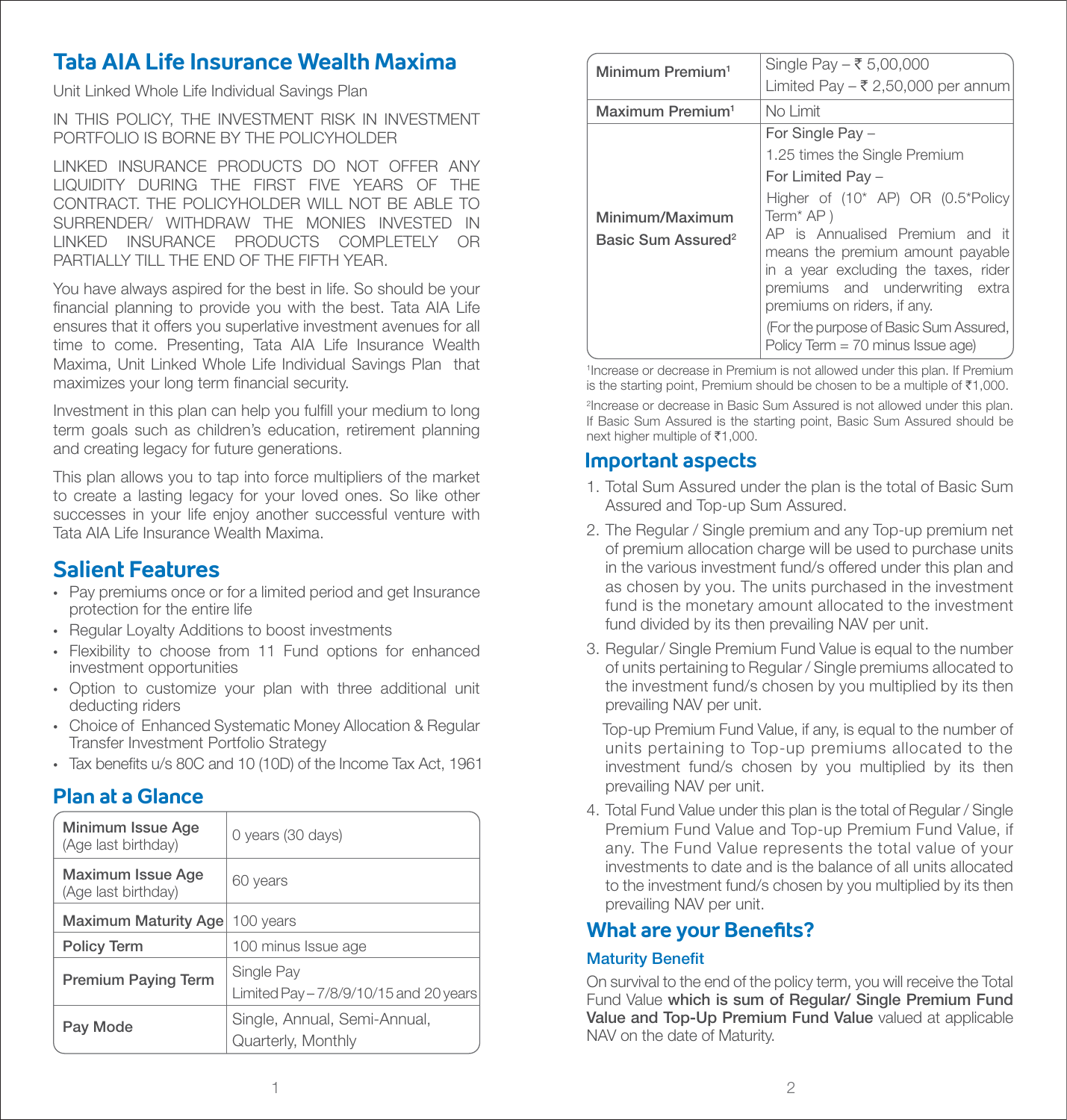# Death Benefit

In case of death of the Life Insured during the policy term and while the policy is in force, the Nominee  $\overline{\ell}$  legal heir will get,

Highest of

- (i) the Basic Sum Assured net of all "Deductible Partial Withdrawals", if any, from the Regular / Single Premium Fund Value, or
- (ii) the Regular / Single Premium Fund Value of this Policy or
- (iii) 105 percent of the total Regular/Single Premiums paid up to the date of death.

In addition to this:

#### Highest of

- (i) the approved Top-up Sum Assured(s) or
- (ii) Top-up Premium Fund Value of this Policy or
- (iii) 105 percent of the total Top-up Premiums paid up to the date of death

is also payable provided the Policyholder has a Top-up Premium Fund Value. Deductible Partial Withdrawals are not applicable in case of Top-Up Sum Assured.

For purpose of determining the Death Benefit, the Deductible Partial Withdrawals mentioned above shall mean the Partial withdrawals made, during the last two years immediately preceding the date of death of the Insured.

#### **Benefit Illustration**

To illustrate the above benefits let's have a look at the following Benefit Illustration\*

The table below gives the Total Maturity Benefit for a healthy person aged 35 years at standard age proof

- Fund Allocation: 50% in Large Cap Equity Fund and 50% in Whole Life Mid cap Equity Fund
- Annualised Regular Premium: ₹5,00,000
- Mode of payment: Annual / Single

# Loyalty Additions

As a reward for your loyalty, additional units at the rate of 0.20% of the units in each of the funds under the Regular Premium Account will be credited (post deduction of applicable charges) to the respective funds every policy anniversary starting from eleventh (11<sup>th</sup>) Policy Anniversary till the end of the policy term.

If you have chosen a single pay option, the additional units at the rate of 0.35% of units in each of the funds under the Single Premium Account will be credited (post deduction of applicable charges) to the respective funds every policy anniversary starting from sixth (6<sup>th</sup>) Policy Anniversary till the end of the policy term.

The Loyalty Additions will be credited only if the policy is in force and all due premiums till date have been paid. Loyalty Additions are not payable on Top-up Premium Account.

# **What are your investment avenues?**

This product offers you the flexibility to invest in a manner that suits your investment risk profile and individual needs.

 a) You can choose from the 11 investment fund options OR

# b) Choose the following PORTFOLIO STRATEGY

 I) Enhanced Systematic Money Allocation & Regular Transfer (Enhanced SMART)

#### a) You can choose from a variety of funds

Your allocable Regular/ Single Premium and Top- Ups (if any) are invested in one or more investment funds as per your chosen asset allocation. You have an option of choosing any or all of the 11 Funds or such funds which are available at the time of allocation, based on your preferred asset allocation.

We offer 11 investment funds ranging from 100% debt to 100% equity to suit your particular needs and risk appetite – Multi Cap Fund, India Consumption Fund, Top 50 Fund, Top 200 Fund, Super Select Equity Fund, Large Cap Equity fund, Whole Life Mid Cap Equity fund, Whole Life Aggressive Growth fund, Whole Life Stable Growth fund, Whole Life Income fund and Whole Life Short-term fixed Income fund.

|                |                |                     |                                               |                            |                                           | Higher Rate Illustration (8%)                        |                     | Lower Rate<br>Illustration (4%)                           |
|----------------|----------------|---------------------|-----------------------------------------------|----------------------------|-------------------------------------------|------------------------------------------------------|---------------------|-----------------------------------------------------------|
| Age<br>(Years) | Policy<br>Term | Premium<br>Paying   | Annual Regular<br>Premium <sup>##</sup> $(3)$ | Premium<br>Multiple chosen | Guaranteed<br><b>Benefits</b>             | Non Guaranteed<br><b>Benefits</b>                    |                     | Non Guaranteed<br><b>Benefits</b>                         |
|                | (Years)        | <b>Term</b> (Years) |                                               |                            | Basic Sum<br>Assured $(\overline{\zeta})$ | <b>Total Maturity</b><br>Benefit <sup>#</sup> $($ ₹) | Net Yield**<br>@ 8% | <b>Total Maturity</b><br>Benefit <sup>#</sup> $(\bar{z})$ |
| 35             | 65             | Single              | 5.00.000                                      | 1.25                       | 6.25.000                                  | 3,51,83,506                                          | 6.76%               | 25,67,022                                                 |
| 35             | 65             |                     | 5,00,000                                      | 17.5                       | 87,50,000                                 | 20,12,29,962                                         | 6.79%               | 1,72,62,743                                               |
| 35             | 65             | 10                  | 5,00,000                                      | 17.5                       | 87,50,000                                 | 26,87,73,032                                         | 6.80%               | 2,63,06,243                                               |
| 35             | 65             | 15                  | 5,00,000                                      | 17.5                       | 87,50,000                                 | 35,53,92,777                                         | 6.83%               | 3,83,22,853                                               |

\*Some benefits are guaranteed and some benefits are variable (Non-guaranteed) with returns based on the future performance of the opted funds and fulfillment of other applicable policy conditions. #Total Maturity Benefit is inclusive of Loyalty Additions and exclusive of Goods land Services Tax and cess and as applicable. For benefit values net of Goods and Services Tax and cess as applicable please refer to the benefit illustration. ##"Goods and Services Tax and cess as applicable and TDS"

are applicable as per governing laws. Tata AIA Life Insurance Company Limited reserves the right to recover from the Policyholder, any levies and duties (including Goods and Services Tax and cess as applicable and TDS), as imposed by the government from time to time. Kindly refer to benefit illustration for exact premium. \*\*Computation of the net yield excludes mortality charges and Goods and Services Tax as applicable on charges as applicable.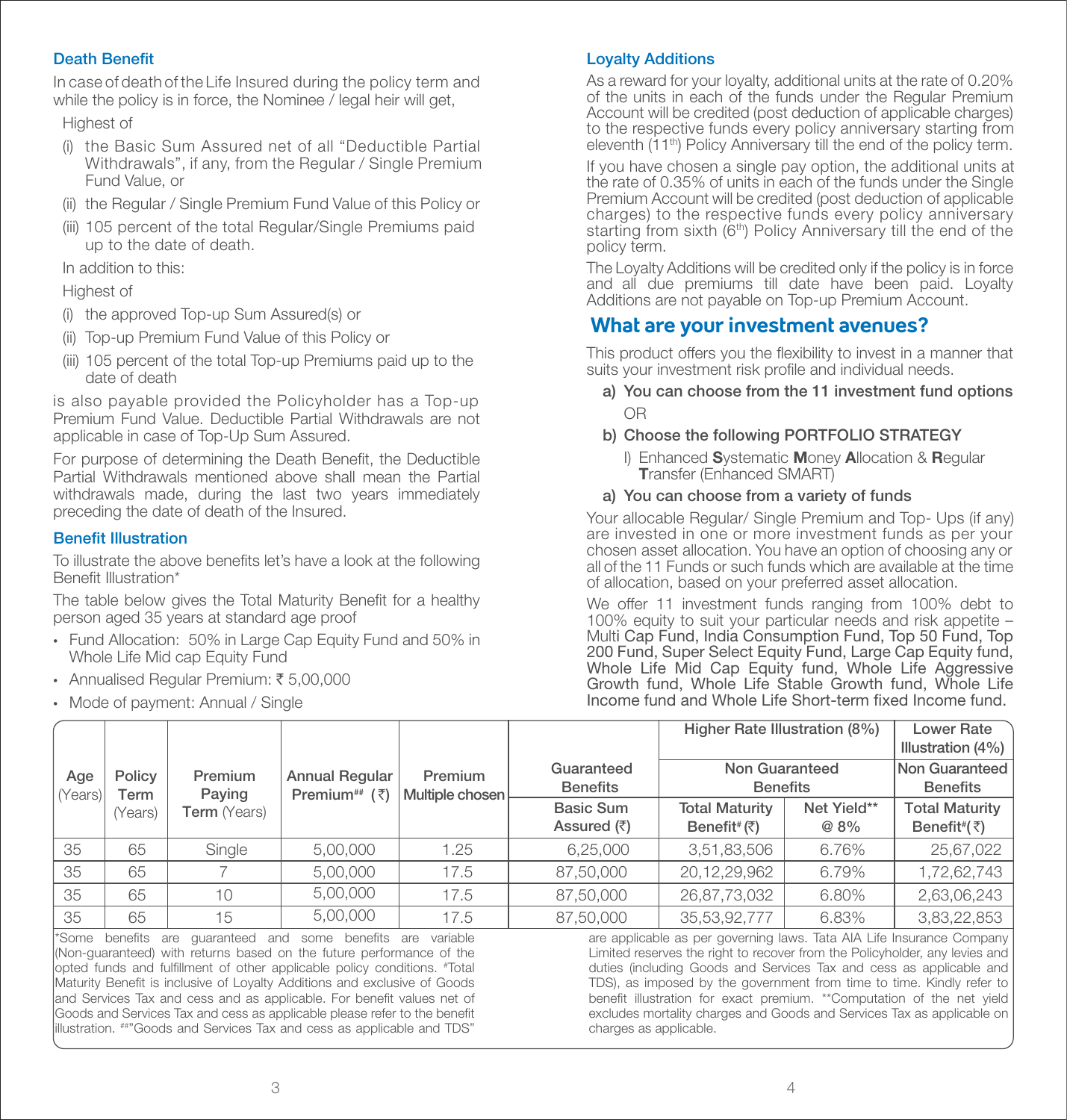If you wish to diversify your risk, you can choose to allocate your premiums in varying proportions amongst the 11 investment funds.

Our wide range of funds gives you the flexibility to redirect future premiums and change your premium allocation percentages from that point onwards. Also you can switch monies from one investment fund to another at any time. Switches must however be within the investment funds offered under this plan.

These funds have different risk profiles based on different types of investments that are offered under these funds. The returns are expected to vary according to the risk profile of the funds chosen.

In case of exceptional circumstances / force majeure events, investment in Cash / Money Market Instruments in all above funds may go up to 100%, subject to prior approval of IRDAI. Exceptional circumstances may include:

- i) Global financial or credit crisis,
- ii) War like situation,
- iii) Political uncertainty
- iv) Events like Political / Communal disturbance which affects Indian economy and in turn impacts severely on Fixed Income / Equity market.

| <b>Investment Fund</b>                                                                                                                                                                                                                                                                                                                                                                                                                                                                                                                                                                                             | <b>Fund Objective</b>                                                                                                                                                                                                                            | <b>Risk Profile</b> | <b>Asset Allocation</b>                              |       | Minimum Maximum |
|--------------------------------------------------------------------------------------------------------------------------------------------------------------------------------------------------------------------------------------------------------------------------------------------------------------------------------------------------------------------------------------------------------------------------------------------------------------------------------------------------------------------------------------------------------------------------------------------------------------------|--------------------------------------------------------------------------------------------------------------------------------------------------------------------------------------------------------------------------------------------------|---------------------|------------------------------------------------------|-------|-----------------|
| Multi Cap Fund (ULIF                                                                                                                                                                                                                                                                                                                                                                                                                                                                                                                                                                                               | The primary investment objective of the Fund is<br>to generate capital appreciation in the long term<br>by investing in a diversified portfolio of Large                                                                                         |                     | Equity                                               | 60%   | 100%            |
| 060 15/07/14 MCF<br>110                                                                                                                                                                                                                                                                                                                                                                                                                                                                                                                                                                                            | Cap and Mid Cap companies The allocation<br>between Large Cap and Mid Cap companies will<br>be largely a function of the relative valuations of                                                                                                  | High                | Debt Instruments                                     | 0%    | 40%             |
|                                                                                                                                                                                                                                                                                                                                                                                                                                                                                                                                                                                                                    | Large Cap companies as against Mid Cap<br>companies.                                                                                                                                                                                             |                     | Cash / Money Market Instruments                      | $0\%$ | 40%             |
| The primary investment objective of the Fund is<br>to generate capital appreciation in the long term<br>India Consumption<br>by investing in a diversified portfolio of                                                                                                                                                                                                                                                                                                                                                                                                                                            |                                                                                                                                                                                                                                                  |                     | Equity                                               | 60%   | 100%            |
| Fund (ULIF 061<br>15/07/14 ICF 110)                                                                                                                                                                                                                                                                                                                                                                                                                                                                                                                                                                                | companies which would benefit from India's<br>Domestic Consumption growth story. The India<br>Consumption Fund could provide an investment                                                                                                       | High                | Debt Instruments                                     | $0\%$ | 40%             |
|                                                                                                                                                                                                                                                                                                                                                                                                                                                                                                                                                                                                                    | opportunity in the theme of rising consumption<br>power in India for long term returns.                                                                                                                                                          |                     | Cash / Money Market Instruments                      | 0%    | 40%             |
| Top 50 Fund (ULIF 026<br>12/01/09 ITF 110)                                                                                                                                                                                                                                                                                                                                                                                                                                                                                                                                                                         | The Top 50 Fund will invest primarily in select<br>stocks which are a part of Nifty 50 Index with a<br>focus on generating long term capital<br>appreciation. The Fund will not replicate the<br>index but aim to attain performance better than |                     | Equity Instruments                                   | 60%   | 100%            |
| the performance of the Index. As a defensive<br>strategy arising out of market conditions, the<br>scheme may also invest in debt and money<br>market instruments.<br>Objective: The primary investment objective of<br>the fund is to generate long term capital<br>appreciation by investing in select stocks.                                                                                                                                                                                                                                                                                                    |                                                                                                                                                                                                                                                  | High                | Cash / Money Market<br>Instruments (including CP/CD) | $0\%$ | 40%             |
| The Top 200 Fund will invest primarily in select<br>stocks which are a part of BSE 200 Index with a<br>Top 200 fund (ULIF<br>focus on generating long term capital<br>027 12/01/09 ITT 110)<br>appreciation. The Fund will not replicate the<br>index but aim to attain performance better than<br>the performance of the Index. As a defensive<br>strategy arising out of market conditions, the<br>scheme may also invest in debt and money<br>market instruments.<br>Objective: The primary investment objective of<br>the fund is to generate long term capital<br>appreciation by investing in select stocks. |                                                                                                                                                                                                                                                  |                     | Equity Instruments                                   | 60%   | 100%            |
|                                                                                                                                                                                                                                                                                                                                                                                                                                                                                                                                                                                                                    |                                                                                                                                                                                                                                                  | High                | Cash / Money Market<br>Instruments (including CP/CD) | $0\%$ | 40%             |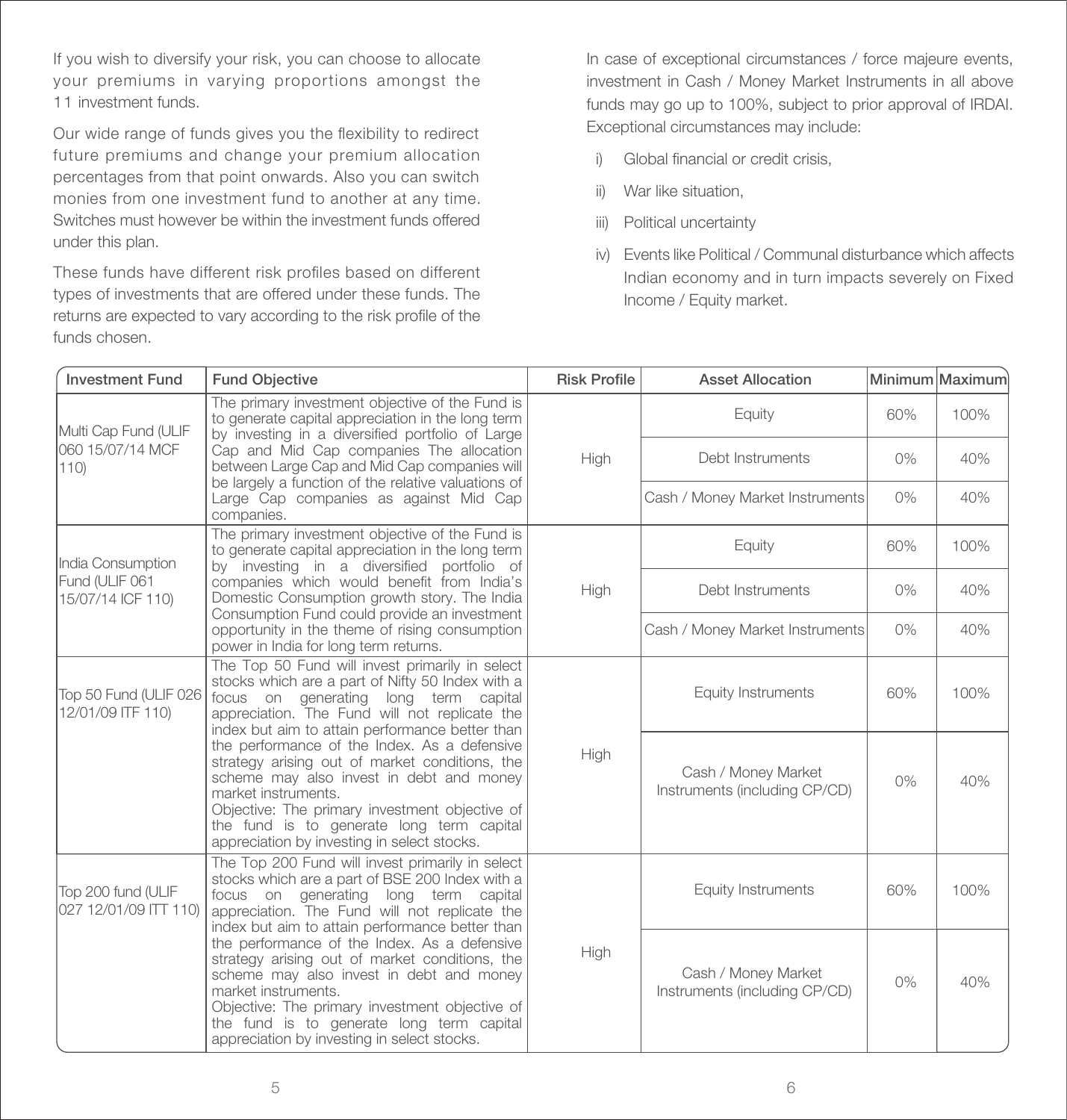| <b>Investment Fund</b>                                                                                                                                                                                               | <b>Fund Objective</b>                                                                                                                                                                                                                                                                             |         | <b>Asset Allocation</b>                                 |       | Minimum Maximum |
|----------------------------------------------------------------------------------------------------------------------------------------------------------------------------------------------------------------------|---------------------------------------------------------------------------------------------------------------------------------------------------------------------------------------------------------------------------------------------------------------------------------------------------|---------|---------------------------------------------------------|-------|-----------------|
|                                                                                                                                                                                                                      | The Super Select Equity Fund will invest<br>significant amount in equity and equity linked<br>instruments specifically excluding companies<br>predominantly<br>dealing<br>Gambling.<br>in<br>Lotteries/Contests, Animal Produce, Liquor,                                                          |         | Equity and Equity<br>linked Instruments                 | 60%   | 100%            |
| Super Select Equity<br>Fund (ULIF 035<br>16/10/09 TSS 110)                                                                                                                                                           | Tobacco, Entertainment (Films, TV etc) Hotels,<br>sugar, leather, Banks and Financial Institutions.<br>The risk profile of the fund is high. The cash<br>holding of the Fund will be kept below 40% of<br>the Fund or according to the prevailing<br>regulatory guidelines at each point of time. | High    | Debt Instruments                                        | $0\%$ | 40%             |
| Objective: The primary investment objective of<br>the fund is to provide income distribution over a<br>period of medium to long term while at all times<br>the importance of capital<br>emphasizing<br>appreciation. |                                                                                                                                                                                                                                                                                                   |         | Cash / Money<br>Market Instruments<br>(including CP/CD) | $0\%$ | 40%             |
| The primary investment objective of the Fund is<br>Large Cap Equity Fund<br>to generate long - term capital appreciation from<br>(ULIF 017 07/01/08                                                                  |                                                                                                                                                                                                                                                                                                   | High    | Equity and Equity<br>linked Instruments                 | 80%   | 100%            |
| TLC 110)                                                                                                                                                                                                             | a portfolio that is invested pre-dominantly in<br>large cap equity and equity linked securities.                                                                                                                                                                                                  |         | Cash / Money Market Instruments                         | $0\%$ | 20%             |
| The primary investment objective of the Fund is<br>Whole Life Mid Cap<br>to generate long term capital appreciation from<br>Equity Fund(ULIF 009                                                                     |                                                                                                                                                                                                                                                                                                   |         | Equity and Equity<br>linked Instruments                 | 60%   | 100%            |
| 04/01/07 WLE 110)                                                                                                                                                                                                    | a portfolio that is invested pre-dominantly in Mid<br>Cap Equity and Mid Cap Equity linked securities.                                                                                                                                                                                            | High    | Cash/ Money<br>Market Instruments                       | 0%    | 40%             |
| The primary investment objective of the Fund is to<br>Whole Life Aggressive<br>provide higher returns in long term by investing<br>Growth Fund(ULIF 010                                                              |                                                                                                                                                                                                                                                                                                   | Medium  | Equity and Equity<br>Linked instruments                 | 50%   | 80%             |
| 04/01/07 WLA 110)                                                                                                                                                                                                    | primarily in Equities along with debt/ money<br>market instruments.                                                                                                                                                                                                                               | to High | Debt Instruments                                        | 20%   | 50%             |
|                                                                                                                                                                                                                      |                                                                                                                                                                                                                                                                                                   |         | Cash / Money Market Instruments                         | $0\%$ | 30%             |
| Whole Life Stable<br>Growth Fund(ULIF 011                                                                                                                                                                            | The primary investment objective of the Fund is<br>to provide stable returns by balancing the                                                                                                                                                                                                     | Low to  | Equity and Equity<br>Linked instruments                 | 30%   | 50%             |
| 04/01/07 WLS 110)                                                                                                                                                                                                    | investment in Equities and debt/ money market                                                                                                                                                                                                                                                     | Medium  | Debt Instruments                                        | 50%   | 70%             |
|                                                                                                                                                                                                                      | instruments.                                                                                                                                                                                                                                                                                      |         | Cash / Money Market Instruments                         | 0%    | 20%             |
| The primary investment objective of the Fund is<br>Whole Life Income<br>to generate income by investing in a range of                                                                                                |                                                                                                                                                                                                                                                                                                   |         | Debt Instruments                                        | 60%   | 100%            |
| Fund (ULIF 012<br>04/01/07 WLI 110)                                                                                                                                                                                  | debt and money market instruments of various<br>maturities with a view to maximizing the optimal<br>balance between yield, safety and liquidity.                                                                                                                                                  | Low     | Cash / Money Market Instruments                         | 0%    | 40%             |
| Whole Life Short-Term<br>Fixed Income Fund                                                                                                                                                                           | The primary investment objective of the Fund is to<br>generate stable returns by investing in fixed income                                                                                                                                                                                        | Low     | Debt Instruments of<br>duration less than 3 years       | 60%   | 100%            |
| securities having shorter maturity periods. Under<br>(ULIF 013<br>normal circumstances, the average maturity of the<br>Fund may be in the range of 1-3 years.<br>04/01/07 WLF 110)                                   |                                                                                                                                                                                                                                                                                                   |         | Cash / Money<br>Market Instruments                      | $0\%$ | 40%             |

# Discontinued Policy Fund:

The investment objective for Discontinued Policy Fund is to provide capital protection and a minimum return as per regulatory requirement with a high level of safety and liquidity through judicious investment in high quality short-term debt. The strategy is to generate better returns with low level of risk through investment in fixed interest securities having short term maturity profile. The risk profile of the fund is very low. There is a minimum guarantee of interest @ 4% p.a. or as prescribed by IRDAI from time to time

#### Asset Allocation - to continue with DCF

| Instrument               | Allocation     |
|--------------------------|----------------|
| Government Securities    | $60\% - 100\%$ |
| Money Market Instruments | $0\% - 40\%$   |

#### b) Choose the following PORTFOLIO STRATEGY:

I) Enhanced Systematic Money Allocation & Regular Transfer (Enhanced SMART)

Enhanced SMART is a systematic transfer plan available only to the policies with the annual/ single mode of payment. It allows a customer to enter the volatile equity market in a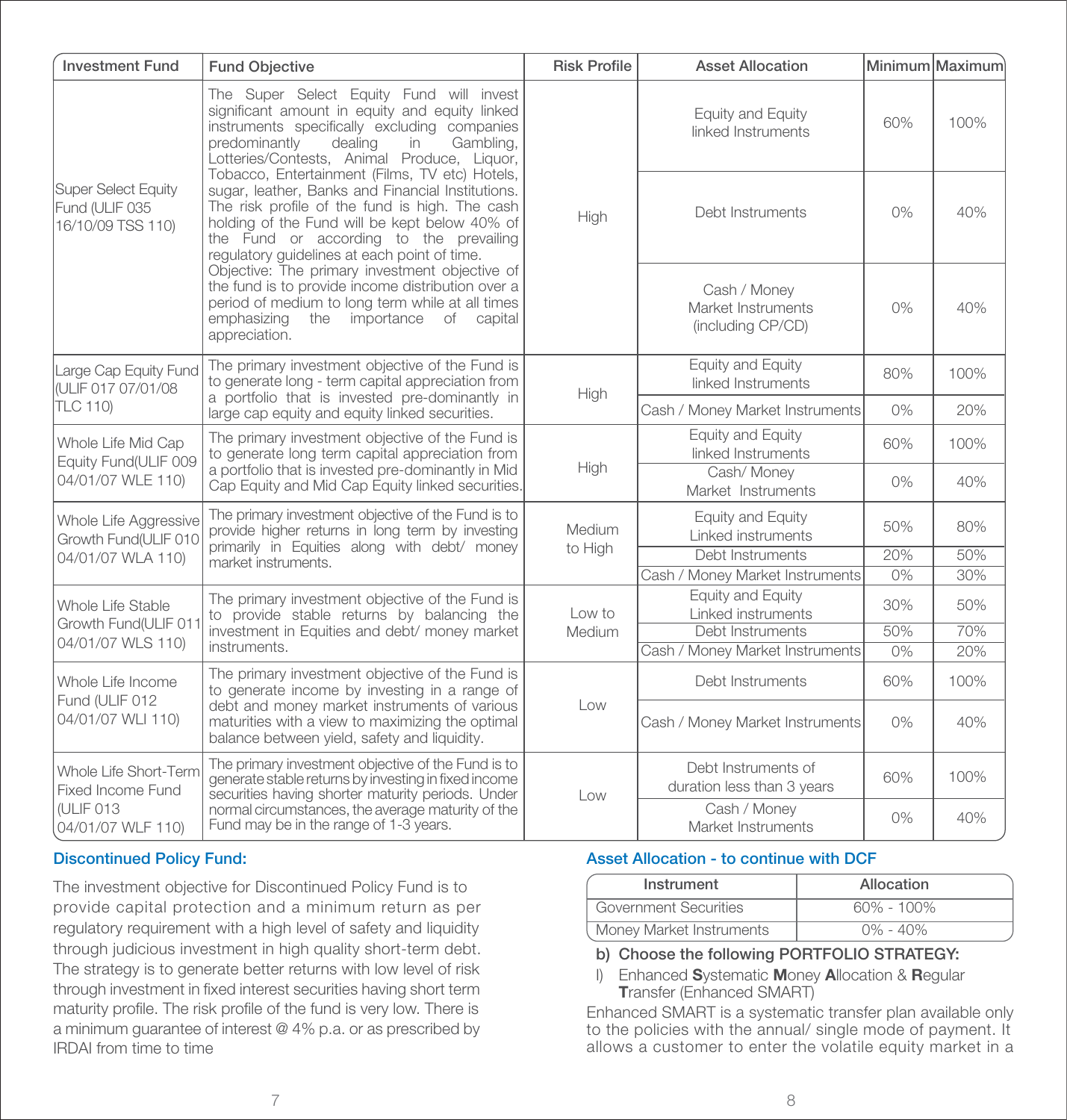structured manner under the Regular/Single Premium Fund. Under Enhanced SMART, you need to choose two funds, a debt oriented fund and an equity oriented fund. Please refer to table below for the choice of available funds:

| Debt oriented funds      | Equity oriented funds                                       |
|--------------------------|-------------------------------------------------------------|
| • Whole Life Income Fund |                                                             |
| • Whole Life Short-Term  | • Large Cap Equity Fund<br>• Whole Life Mid Cap Equity Fund |
| Fixed Income Fund        | · Multi Cap Fund                                            |
|                          | · India Consumption Fund                                    |
|                          | · Top 50 fund                                               |
|                          | · Top 200 fund                                              |
|                          | • Super Select Equity Fund                                  |

This strategy is applicable till premium payment term only and is not available with top-up premium fund.

Through Enhanced SMART, your entire annual/single allocable premium will be parked in the chosen debt oriented fund along with any existing units in that fund, if any. These combined units in the chosen debt oriented fund will be systematically transferred on a monthly basis to the chosen equity oriented fund. All your future allocable premiums will also follow the same pattern as long as Enhanced SMART is active on your plan. Switching to/from the Enhanced SMART funds to other available funds is not allowed.

Thus, while the stock market remains volatile and unpredictable, Enhanced SMART strategy offers a systematic way of rupee cost averaging. However, all investments through this option are still subject to investment risks, which shall continue to be borne by you.

A portion of total units in the chosen debt oriented fund shall be switched automatically into the chosen equity oriented fund in the following way:

Monthly Enhanced SMART

| Policy Month 1 | 1/12 of the units available at the beginning of<br>Policy Month 1 |
|----------------|-------------------------------------------------------------------|
| Policy Month 2 | 1/11 of the units available at the beginning of                   |
|                | Policy Month 2                                                    |
| D <sub>0</sub> | $+7.7$ of the unite oughblood the headershap of                   |

- Policy Month 6 1/ 7 of the units available at the beginning of ....................... Policy Month 6
- Policy Month 11 ½ of the units available at the beginning of Policy Month 11
- Policy Month 12 Balance units available at the beginning of Policy Month 12

# The following are the notable features of Enhanced SMART:

- Enhanced SMART can be availed at the option of the policyholder, exercisable at policy inception or on any policy anniversary. A written request to commence, change or restart Enhanced SMART should be received 30 days in advance of the policy anniversary. The request shall take effect on the following policy anniversary. Once chosen the strategy will be applicable for future premiums for all the premium payment terms except single premium.
- Request for commencement, change or restart of Enhanced

SMART will be subject to all due premiums being paid.

- Enhanced SMART option is available only to the policies with the annual/single mode of payment.
- The automatic fund switches in the Enhanced SMART option are available out of the 12 free switches.
- Enhanced SMART is free of any charge.
- The policyholder will have the option to stop the Enhanced SMART at any point of time by a written request and it shall take effect from the next Enhanced SMART switching that follows the Company's receipt
- Manual fund switching for the two funds selected for activation of Enhanced SMART is not allowed. Manual fund switching is allowed on other available funds at applicable charges. For Top-up premiums, manual switching option will be available at applicable charges.
- Any amount remaining in regular premium funds other than the two funds selected for activation of Enhanced SMART, would continue to remain invested in those funds.
- Enhanced SMART Option will not be available during Discontinuance of Premium. On revival of the policy, you can opt for Enhanced SMART again.

In Case of Single Premium option:

- Enhanced SMART strategy can only be opted for at policy inception.
- Enhanced SMART strategy will be applicable for policy year 1 only.
- From the end of year 1, the amount will remain invested in the Equity oriented fund as chosen by customer under Enhanced SMART strategy.
- Customer has an option to do manual fund switching to other available funds after the end of policy year 1.

The Company may cease offering Enhanced SMART by giving 30 days of written notice subject to prior approval of Insurance Regulatory and Development Authority of India.

# Tracking and Assessing Your Investments

You can monitor your investments

- On our website (www.tataaia.com);
- Through the annual statement detailing the number of units you have in each investment fund and their respective then prevailing NAV; and
- Through the published NAVs of all investment funds on our website and Life council's website.

# **What are the other benefits in your policy<sup>3</sup> ?**

This is a single / limited payment policy with protection for whole of life and it is in your best interest to stay invested for the entire term. This will enable you to pay for a short term and enjoy all the special benefits offered under this innovative product for the rest of your life. However, for contingency needs during the term of the policy, you may avail of the Partial Withdrawal option. In case if you have a surplus income, you may invest the same in your plan through top-ups.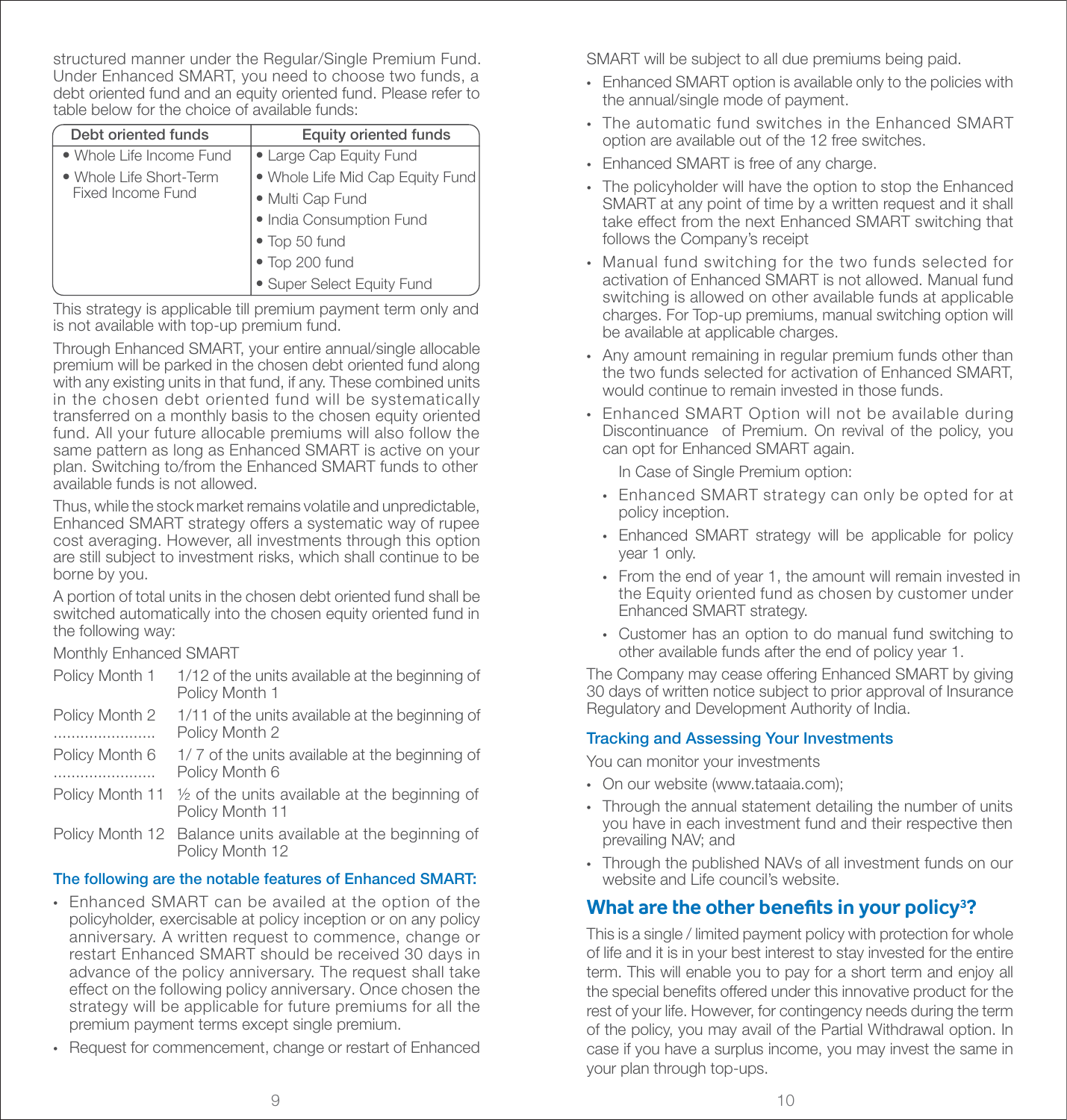#### Flexibility of Partial Withdrawals

In case you need money for any emergency or otherwise, this plan enables you to withdraw from your fund. The withdrawals from regular / Single Premium Fund are allowed after five policy anniversaries from the date of issuance of your policy, provided the policy is in force.

- Partial withdrawal from the Top-up Premium Fund can be allowed anytime after five policy anniversaries from the date of acceptance of each such Top-up Premium paid.
- For Regular Premium policy, minimum partial withdrawal amount is  $\bar{\xi}$  5,000 subject to Total Fund Value post such withdrawals being not less than an amount equivalent to one year's Annualised Regular Premium.
- For Single Premium policy, minimum partial withdrawal amount is  $\bar{\tau}$  5,000 subject to Total Fund Value post such withdrawals being not less than an amount equivalent to 5% of Single Premium paid.
- Partial withdrawal is allowed only after insured attains 18 years of age.
- Partial Withdrawals should be made first from the Top-up Premium Fund (if any) and then from the Regular /Single Premium Fund, if amount in the Top-up Premium Fund is insufficient.
- Maximum of four (4) partial withdrawals are allowed in a policy year and we levy no charges for making the partial withdrawals.
- The partial withdrawals shall not be allowed if it would result in termination of the contract.

# Flexibility of Top-ups

You have the flexibility to pay additional premium as 'Top-up Premium', provided the policy is in force

- Top-up premiums can be paid any time except during the last five years of the policy term, subject to underwriting, as long as all due premiums have been paid.
- You can Top-up your policy up to four times in a policy year.
- The minimum Top-up amount is  $\bar{\xi}$  5,000/-. Acceptance of Top up Premium is subject to prevailing underwriting rules.
- Top-up premiums can be allocated in any proportion between the funds offered as chosen by the policyholder.
- Every Top up Premium will have a lock-in period of five years from the date acceptance of such Top up premiums except in case of complete withdrawal of policy.
- At any point of time, the total Top-up premiums paid shall not exceed the sum of the total regular premiums / single premium paid
- Top-up premiums are subject to charges as described under "What are my Policy charges?"

#### Top-up Sum Assured

Your Sum Assured will increase by Top-up Sum Assured when you avail of a Top-up Limits on Top-up, subject to underwriting. Top-up Sum Assured will be Top-Up Multiple \* Top-Up Premium

Top-up Premium Multiple is 1.25

Increase or decrease in the Top-up Sum Assured is not allowed.

#### Flexibility of Premium Mode

You may choose to pay your premiums<sup>4</sup> Annually, Semi-annually, Quarterly, Monthly or even single time as per your convenience.

4 Monthly Premium = 0.0833 of Annualised Premium, Quarterly Premium = 0.25 of Annualised Premium, Semi-annual premium = 0.50 of Annualised Premium subject to minimum premium conditions for each mode.

#### Flexibility of Additional Coverage<sup>5</sup>

You have further flexibility to customize your product by adding the following optional riders. The charges for these riders, if opted for, will be recovered by cancellation of units from the basic plan. The riders can be attached only at the policy inception

For Limited Pay - The Policyholders have an option to choose any one of the following riders:

- 1. Tata AIA Life Insurance Waiver of Premium (Linked) Rider
- 2. Tata AIA Life Insurance Waiver of Premium Plus (Linked) Rider
- 3. Tata AIA Life Insurance Accidental Death and Dismemberment (Long Scale) (ADDL) Linked Rider

For Single Pay - The Policyholders have an option to choose the following rider:

1. Tata AIA Life Insurance Accidental Death and Dismemberment (Long Scale) (ADDL) Linked Rider

#### Tata AIA Life Insurance Accidental Death and Dismemberment (Long Scale) (ADDL) Linked Rider (UIN: 110A027V02)

This rider ensures protection of your family by paying your nominee an amount equal to the rider sum assured in case of an accidental death. In case of severe dismemberment like loss of limbs or bodily functions or severe burns due to an accident, it will pay a percentage of the rider sum assured as per the ADDL benefit chart. The benefits will be doubled in case of certain accidental death or dismemberments. This rider will be allowed from entry age of 18 years up to 60 years and maximum maturity age of 70 years.

The maximum rider sum assured is restricted to 50% of basic sum assured for the premium paying term of 7 years and maximum rider sum assured is equal to 100% of basic sum assured for any other chosen premium paying terms.

#### Tata AIA Life Insurance Waiver of Premium (Linked) Rider (UIN: 110A026V02)

This rider provides for the waiver of all future premiums of the basic policy which fall due while the proposer is totally and permanently disabled (provided that the disability commences before the proposer reaches 65 years or the end of premium payment term of the basic plan, whichever is earlier).This rider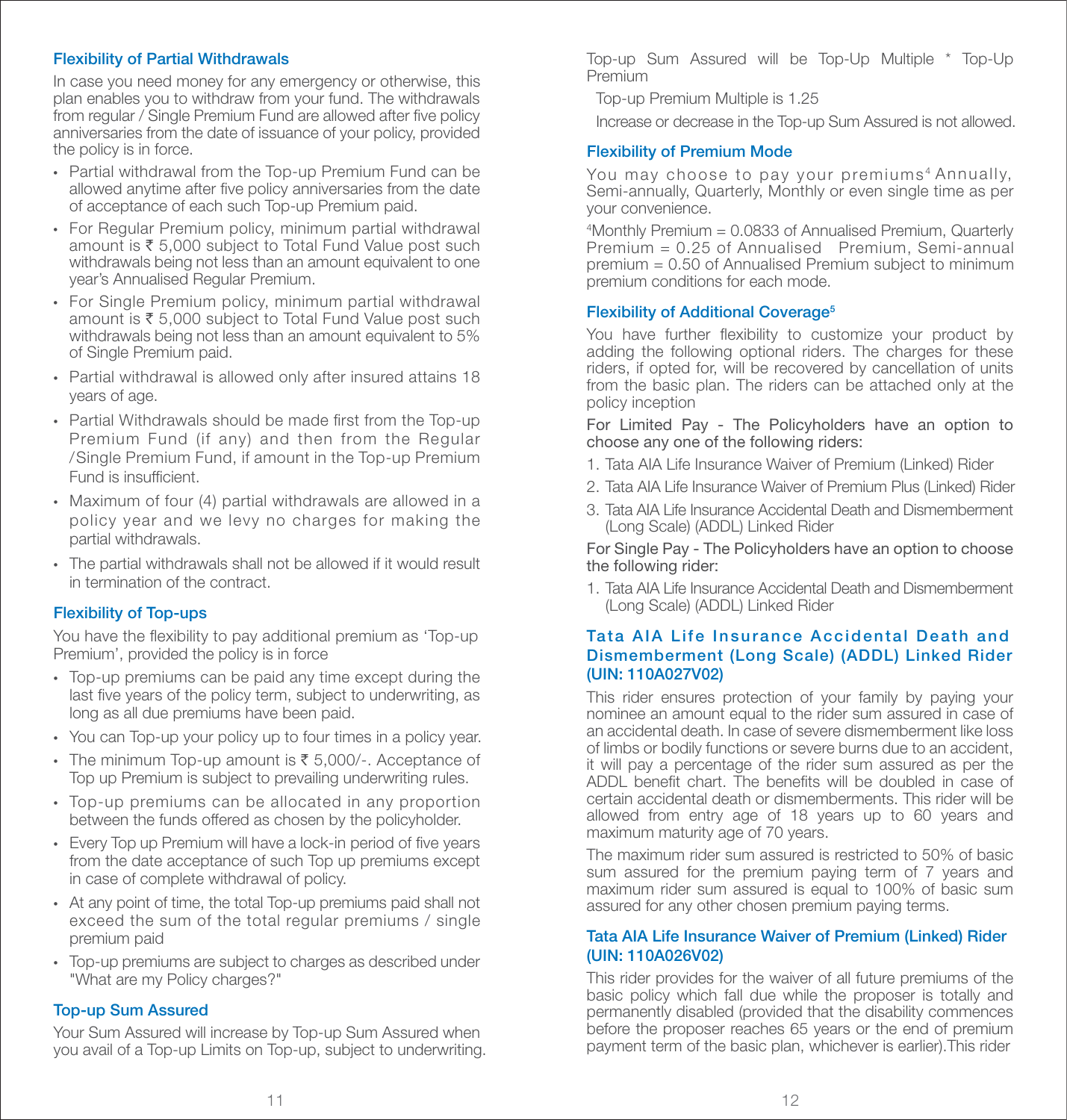will be allowed from entry age of 18 years upto 60 years and maximum maturity age of 65 years.

#### Tata AIA Life Insurance Waiver of Premium Plus (Linked) Rider (UIN: 110A025V02)

This rider provides for the waiver of all future premiums of the basic policy which fall due in case of death or while the proposer is totally and permanently disabled (provided that the death occurs /disability commences before the proposer reaches 70 years or the end of premium payment term of the basic plan, whichever is earlier).This rider will be allowed from entry age of 18 years up to 65 years (of the Proposer) and maximum maturity age of 70 years (of the Proposer).

5 These are Unit deducting riders and no separate premium needs to be paid.

<sup>3</sup>For more details on the benefits, premiums and exclusions under these riders please refer to the Rider Brochure or contact our Insurance advisor or visit our nearest branch office.

# **How is the NAV calculated?**

The Net Asset Value (NAV) of the segregated funds shall be computed as:

Market value of investment held by the fund + value of current assets - (value of current liabilities and provisions, if any)

------------------------------------------------------------------------

Number of units existing on Valuation Date (before creation/ redemption of units)

The Net Asset value (NAV) will be determined and published daily in various financial newspapers and will also be available on www.tataaia.com, the official website of Tata AIA Life. All you have to do is multiply the number of Units you have with the published NAV to arrive at the value of your investments.

# Credit/Debit of Units

Premiums received, after deducting the Regular Premium/ Single Premium / Top-up Premium Allocation Charge and applicable Goods and Services Tax and cess as applicable, will be used to purchase Units at the NAV according to your instruction for allocation of Premium. Units purchased by Regular /Single Premium and Top-up Premium, net of payable premium allocation charge and applicable Goods and Services Tax and cess and as applicable, will be deposited into the Regular/Single Premium Fund Value and Top-up Premium Fund Value respectively.

Where notice is required (Partial Withdrawal, Complete withdrawal or death of the Insured), Units being debited shall be valued by reference to their NAV as specified in the section "Cut-off time for determining the appropriate valuation date"

# Cut-off time for determining the appropriate valuation date

The appropriate valuation date at which NAV will be used to purchase or redeem Units shall be determined in the following manner:-

- a) Purchase & Allocation of Units in respect of Premiums received or Fund Value(s) switched in:
- If the premiums, by way of cash or a local cheque or a

 demand draft payable at par or the request for switching in Fund Value(s) is/are received by us at or before 3:00 p.m. of a Business Day at the place where these are receivable, NAV of the date of receipt or the due date, whichever is later shall apply.

- If the premium/s, by way of cash or a local cheque or a demand draft payable at par or the request for switching in Fund Value(s) is/are received by us after 3:00 pm of a business day, at the place where these are receivable, NAV of the next valuation date following the receipt or the due date, whichever is later shall apply.
- If the premium/s is received by us by way of an outstation cheque/ outstation demand draft, NAV of the date of on which these instruments are realized shall apply.
- In case of proposals or requests for Top-up Premium where underwriting or Our approval is required, the closing NAV of the day on which underwriting/approval is completed in all respects or the date of receipt of premium (in case of cash or local cheque or demand draft payable at par) or the date of cheque/ demand draft realization (in case of an outstation cheque/ demand draft) whichever is later shall apply.
- If premiums are received via standing instruction (such as auto pay, credit cards, electronic clearing system etc) the same procedure as for local cheques will apply with the date of sending the collection request to the relevant bank/ financial institution being taken as the date of receipt of the local cheque.
- b) Sale & Redemption of Units in respect of withdrawals, surrender, Fund Value(s) switched out, death claim:
- If a valid request/application is received by us at or before 3:00 pm of a Business Day, NAV of the date of receipt shall apply.
- If a valid request/application is received by us after 3:00 pm of a Business Day, NAV of the next valuation date following the receipt shall apply.

# **What are the options to manage my investments6 ?**

We offer you ample flexibility to manage your money so that you can reap maximum benefits of your investments.

# Switching Between the Funds

During the policy term, you may switch your investment or part of investment from one fund to another as per your outlook about the markets. Switching may be restricted if the Enhanced SMART is chosen. Please refer to Enhanced SMART strategy for details. A total of 12 free switches are allowed in a policy year after which charges will be applicable on further switches as shown under "What are my Policy Charges?"

#### Premium Re-direction

Premium Re-direction facility helps you to allocate future premiums to a different fund or set of funds. There is no Premium-Redirection charge. Premium Re-direction will not be allowed if Enhanced SMART is chosen.

6 Please contact our Insurance Advisor or visit our nearest branch office for further details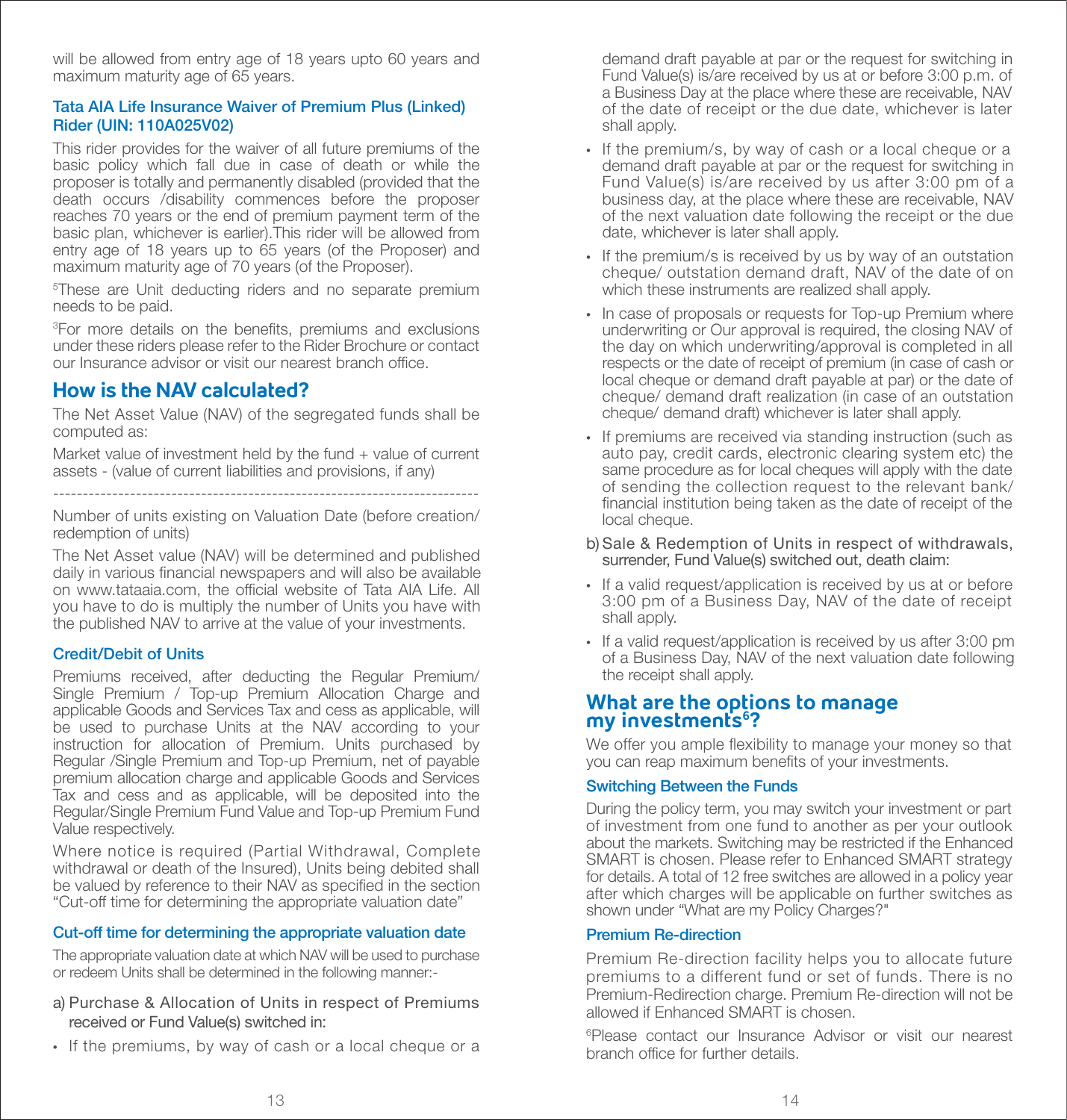# **What if I want to discontinue paying premiums?**

# Discontinuance of Premiums

Discontinuance of Premium within Five Years from the Date of Commencement (Discontinuance of the policy during lock-in period):

#### a) For Regular/ Limited Premium Policies:

Where a Regular/Limited Premium due before the fifth policy anniversary remains unpaid at the end of the Grace Period, in case of discontinuance of policy due to non-payment of premium, the fund value after deducting the applicable discontinuance charges, shall be credited to the discontinued policy fund and the risk cover and rider cover, if any, shall cease.

All such discontinued policies shall be provided a revival period of three years from date of first unpaid premium. On such discontinuance, we shall communicate the status of the policy, within three months of the first unpaid premium, to the policyholder and provide the option to revive the policy within the revival period of three years.

- i) In case the policyholder opts to revive but does not revive the policy during the revival period, the proceeds of the discontinued policy fund shall be paid to the policyholder at the end of the revival period or lock-in period whichever is later. In respect of revival period ending after lock-in period, the policy will remain in discontinuance fund till the end of revival period. The Fund management charges of discontinued fund will be applicable during this period and no other charges will be applied.
- ii) In case the policyholder does not exercise the option as set out above, the policy shall continue without any risk cover and rider cover, if any, and the policy fund shall remain invested in the discontinuance fund. At the end of the lock-in period, the proceeds of the discontinuance fund shall be paid to the policyholder and the policy shall terminate.
- iii) However, the policyholder has an option to surrender the policy anytime and proceeds of the discontinued policy shall be payable at the end of lock-in period or date of surrender whichever is later.

# b) For Single Premium Policies:

 In case of Single premium policies, the policyholder has an option to surrender any time during the lock-in period. Upon receipt of request for surrender, the fund value, after deducting the applicable discontinuance charges, shall be credited to the discontinued policy fund.

The policy shall continue to be invested in the discontinued policy fund and the proceeds from the discontinuance fund shall be paid at the end of lock-in period. Only fund management charge can be deducted from this fund during this period.

Further, no risk cover shall be available on such policy during the discontinuance period.

"Proceeds of the Discontinued Policy" means the fund value as on the date of discontinuance plus entire income earned after deduction of the fund management charges, subject to a minimum guarantee of interest @ 4% p.a. or as prescribed by IRDAI from time to time.

In case of any attachable optional rider – The status for rider will be same as base plan. i.e. If option a) is chosen under base plan, then the rider will be lapsed and can we revived within 3 years.

Discontinuance of Premium after Five Years from the Date of Commencement (Discontinuance of Policy after the lock-in-Period):

#### a) For Regular/ Limited Premium Policies:

Upon expiry of the grace period, in case of discontinuance of policy due to non-payment of premium after lock-in period, the policy shall be converted into a reduced paid up policy with the paid-up sum assured i.e. original sum assured multiplied by the total number of premiums paid to the original number of premiums payable as per the terms and conditions of the policy. The policy shall continue to be in reduced paid-up status without rider cover, if any. All charges as per terms and conditions of the policy may be deducted during the revival period. However, the mortality charges shall be deducted based on the reduced paid up sum assured only.

On such discontinuance, Insurer shall communicate the status of the policy, within three months of the first unpaid premium, to the policyholder and provide the following options:

(1) To revive the policy within the revival period of three years, or

(2) Complete withdrawal of the policy.

In case the policyholder opts for (1) above but does not revive the policy during the revival period, the fund value shall be paid to the policyholder at the end of the revival period.

In case the policyholder does not exercise any option as set out above, the policy shall continue to be in reduced paid up status. At the end of the revival period the proceeds of the policy fund shall be paid to the policyholder and the policy shall terminate.

However, the policyholder has an option to surrender the policy anytime and proceeds of the policy fund shall be payable.

# b) For Single Premium Policies:

Policyholder has an option to surrender the Policy any time. Upon receipt of request for surrender, the Fund Value as on Date of Surrender shall be payable.

**Reduced paid-up sum assured = Basic Sum Assured**  $*$  **(t / n)** Where.

 $t =$  Total number of Premiums

n= Total number of Premiums payable for the entire premium paying term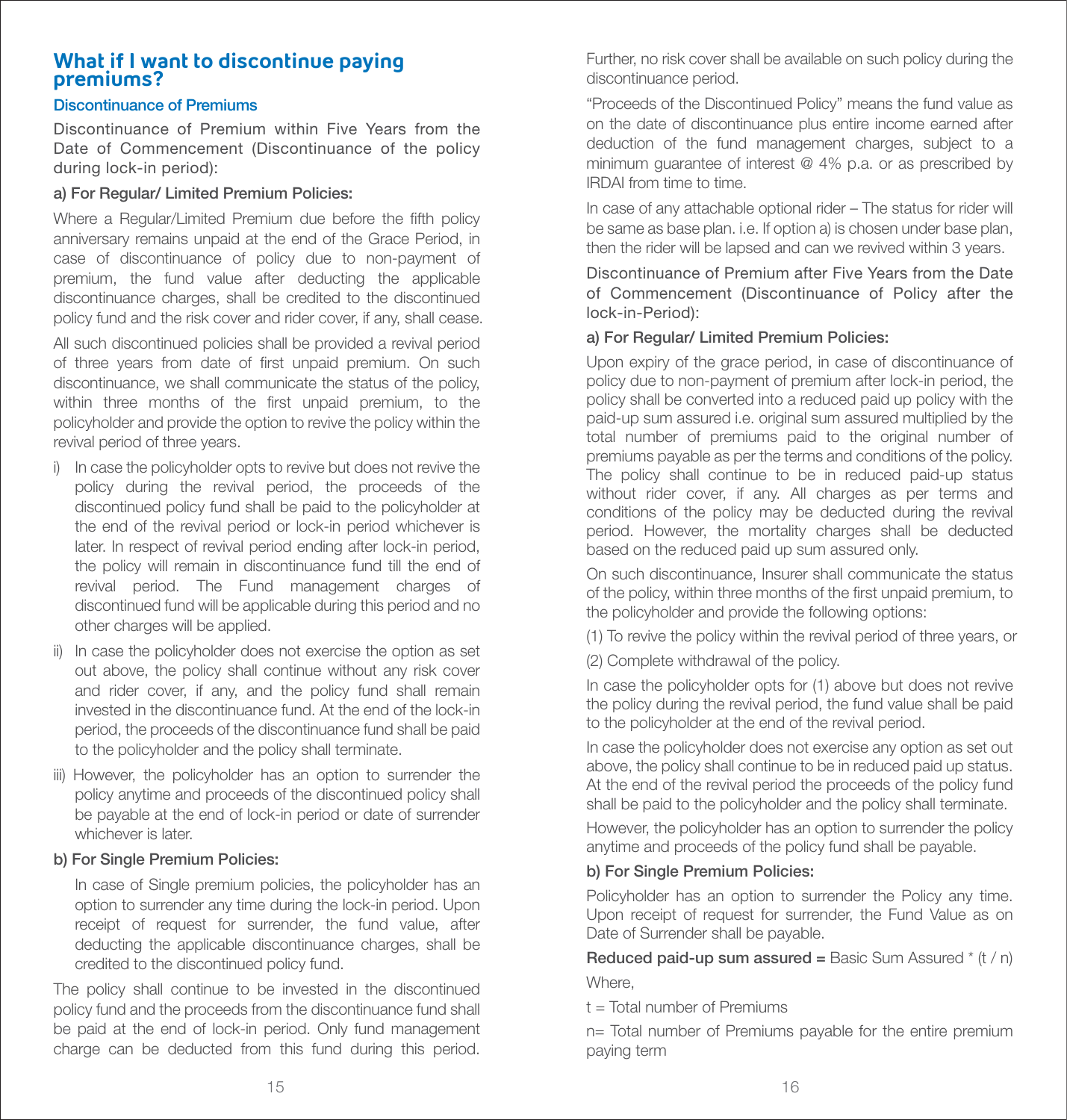A reduced paid-up policy will continue as per policy terms and conditions and charges as mentioned under "What are the charges in your policy?" shall continue to be deducted.

Policyholder will have an option of resuming payment of premiums with full sum assured before the end of revival period of three years from the date of last unpaid premium.

Top-ups will not be allowed when the policy is in reduced paid-up status.

Partial Withdrawal will be allowed during the reduced paid-up status.

# **What if I want to discontinue the policy?**

# Complete Withdrawal

The policyholder can completely withdraw his/her policy anytime during the policy term by intimating the company.

If policyholder requests for Complete Withdrawal from the policy –

• Within the lock-in period; the surrender value i.e. the fund value less applicable discontinuance charges as on the date of discontinuance shall be credited to the 'Discontinued Policy Fund' as maintained by the Company. The 'Proceeds of the Discontinued Policy' i.e. the fund value as on the date of discontinuance plus entire income earned after deduction of the fund management charges, subject to a minimum guarantee of interest @ 4% p.a. or as prescribed by IRDAI from time to time shall be paid to the policyholder after completion of the lock-in period.

 In case of death of the insured during this period the "Proceeds of the Discontinued Policy" shall be payable to the nominee immediately.

• After the Lock-in Period; the total fund value as on the date of complete withdrawal shall be paid to the policyholder.

Lock-in period means the period of 5 consecutive years from the date of commencement of the policy, during which period the proceeds of the discontinued policies cannot be paid by the insurer, except in the case of death or upon the happening of any other contingency covered under the policy.

# **What are my policy charges7 ?**

# Premium Allocation Charge

Regular Premium / Single Premium Allocation Charge as below will be deducted from the Regular Premium / Single Premium. The net Regular Premiums/ Single Premium after deduction of charges are invested in Funds as per your choice.

# For Single Pay

| Premium Allocation Charge as a % of Single Premium |                     |  |
|----------------------------------------------------|---------------------|--|
| Policy Year                                        | % of Single Premium |  |
|                                                    | 3%                  |  |

#### For Limited Pay

| Premium Allocation Charge as a % of Annualised Premium |                         |              |  |
|--------------------------------------------------------|-------------------------|--------------|--|
| Policy Year                                            | % of Annualised Premium |              |  |
|                                                        | < 5,00,000              | $>=5,00,000$ |  |
|                                                        | 6%                      | 5.5%         |  |
| 2                                                      | 5.5%                    | 5%           |  |
| 3 to 5                                                 | 5%                      | 4.5%         |  |
| 6 to 7                                                 | 4%                      | 3.5%         |  |
| 8 to 10                                                | 3%                      | 2.5%         |  |
| 11 year onwards                                        | 1.5%                    | 1%           |  |

Top-up Premium Allocation Charge = 1.5% of Top-up premium

The regular / single premium and top-up premium allocation charges are guaranteed throughout the term of the policy.

The above premium allocation charges shall not exceed the maximum premium allocation charge as declared by the Authority which currently stands at 12.5% of Annualised Premium for any year.

# Policy Administration Charge

A Monthly Policy Administration Charge will be deducted by cancelling Units at the NAV from the Fund Value of the policy and this charge may be increased by upto a maximum of 5% p.a. compounded annually subject to a maximum of  $\bar{\tau}$  500 per month which are the current caps specified by the Authority and can change from time to time. Tabulated below is the Monthly Policy Administration charge.

For Single Pay Option - 0.90% p.a. of Single Premium throughout the policy term

For Limited Pay Option - 0.75% p.a. of Annualised premium throughout the policy term

# Fund Management Charge

A Fund Management Charge will be charged for each fund on each valuation date at 1/365 of the following annual rates and will be applied on the total values of the investment funds as given below

| Sr.<br><b>No</b> | <b>Fund Name</b>                           | <b>Fund Management</b><br>Charge per annum |
|------------------|--------------------------------------------|--------------------------------------------|
| 1                | Multi Cap Fund                             | 1.20%                                      |
| 2                | India Consumption Fund                     | 1.20%                                      |
| 3                | Top 50 fund                                | 1.20%                                      |
| $\overline{4}$   | Top 200 fund                               | 1.20%                                      |
| 5                | Super Select Equity Fund                   | 1.20%                                      |
| 6                | Large Cap Equity Fund                      | 1.20%                                      |
| 7                | Whole Life Mid-cap Equity Fund             | 1.20%                                      |
| 8                | Whole Life Aggressive Growth Fund          | 1.10%                                      |
| 9                | Whole Life Stable Growth Fund              | 1.00%                                      |
| 10 <sup>1</sup>  | Whole Life Income Fund                     | 0.80%                                      |
|                  | Whole Life Short Term Fixed<br>Income Fund | 0.65%                                      |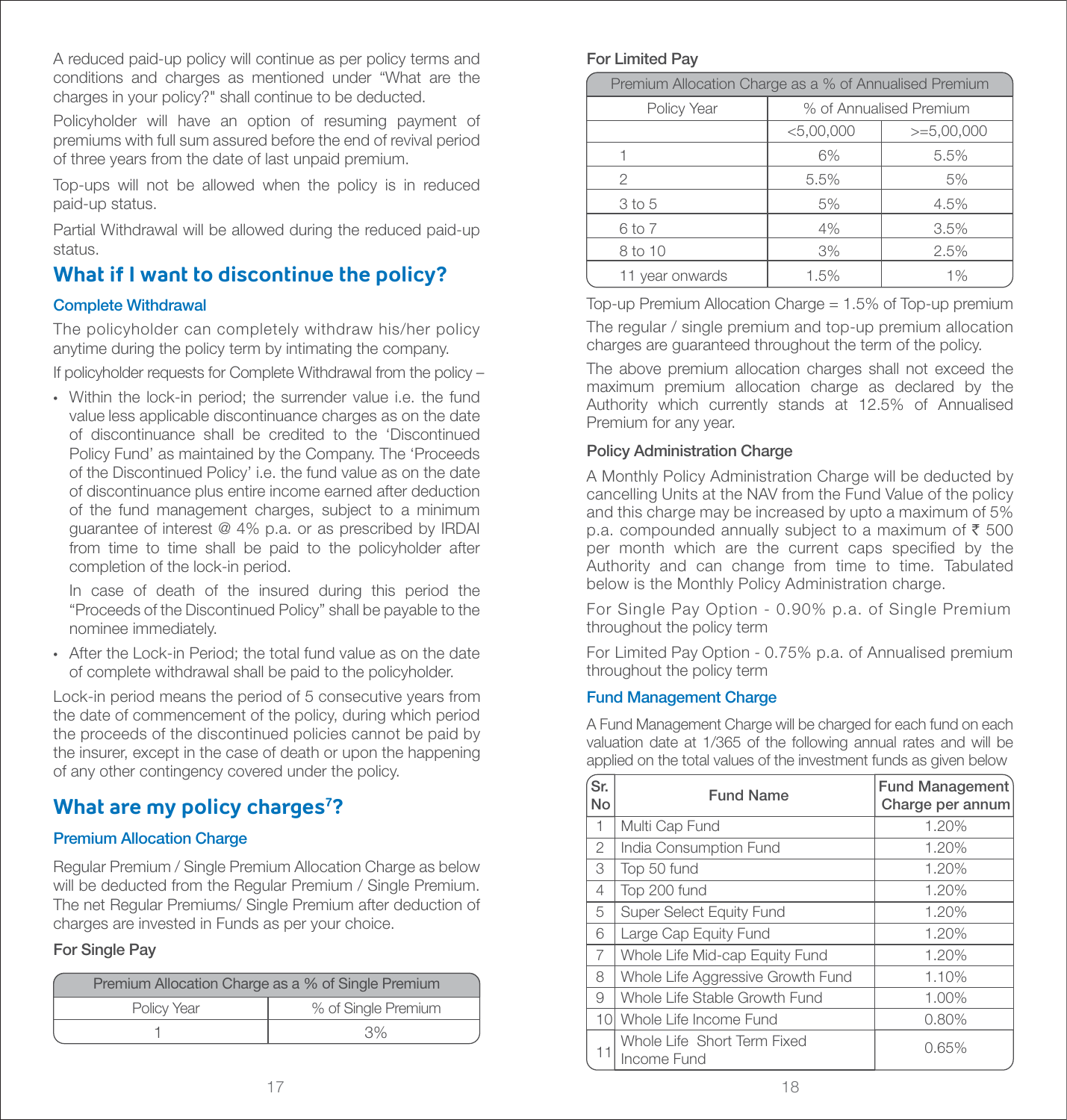Fund Management Charges are subject to revision by Company with prior approval of IRDAI but shall not exceed 1.35% per annum of the Fund value which is the maximum limit currently specified by the Authority and can change from time to time. A Fund Management Charge of 0.50% p.a. shall be charged on Discontinued Policy Fund. The current cap on Fund Management Charge (FMC) for Discontinued Policy Fund is 0.50% p.a. and shall be declared by the Authority from time to time.

#### Mortality Charge<sup>8</sup>

The Mortality Charge of the Basic Policy will be deducted by cancelling Units at the current NAV, from the Regular/Single Premium Fund value of the Policy on each Policy Month Anniversary. In case of the Top-up Sum Assured, the same will be deducted from the Top-up Premium Fund Value. If the Regular / Single Premium Fund Value is insufficient, then mortality charge will be deducted from the Top-up Premium Fund Value, if any and vice-versa.

Mortality charge = Sum at Risk (SAR) multiplied by the applicable Mortality Rate for the month, based on the attained age of the Life Assured.

Sum at Risk in each month for Regular / Single Premium Account is the difference between:

- a) Maximum of (Basic Sum Assured net of all deductible partial withdrawals, if any, from the relevant Regular/Single Premium Fund Value or 1.05 times total Regular/Single premiums paid) and
- b) Regular/Single Premium Fund Value at the time of deduction of Mortality Charge

Sum at Risk in each month for Top-up Premium Account is the difference between:

- a) Maximum of (Top-up Sum Assured, from the relevant Top-up Premium Fund Value or 1.05 times total Top-up Premiums paid) and
- b) Top-up Premium Fund Value at the time of deduction of Mortality Charge.

| Sample Age | Mortality Charges per 1000<br>Sum at Risk (₹) (per annum) |
|------------|-----------------------------------------------------------|
| 25         | 1.088                                                     |
| 35         | 0.990                                                     |
| 45         | 1.973                                                     |
|            |                                                           |

<sup>8</sup>The Mortality Charges will be guaranteed for the period of the policy term. Females and smokers lives will be treated at par with other standard lives and will not be charged any extra amount.

#### For complete details on mortality charges visit us at www.tataaia.com

#### Discontinuance Charge

The policyholder can discontinue paying premium anytime during the policy term by intimating to the company. However when the request for discontinuance from the policy is within the lock-in period of 5 years from policy inception, total fund

value, net of discontinuance charges as on the date of discontinuance shall be put in the 'Discontinued Policy Fund'. The 'Proceeds of the Discontinued Policy' i.e. the fund value as on the date of discontinuance plus entire income earned after deduction of the fund management charges, subject to a minimum guarantee of interest @ 4% p.a. or as prescribed by IRDAI from time to time shall be paid to the policyholder only after completion of the lock-in period.

| Where the policy is<br>discontinued during<br>the policy year | Maximum Discontinuance Charges for<br>the policies having Single Premium<br>above ₹ 3,00,000/-        |
|---------------------------------------------------------------|-------------------------------------------------------------------------------------------------------|
|                                                               | Lower of 1% of Single Premium or Single<br>Premium Fund Value subject to a<br>maximum of ₹6,000/-     |
| 2                                                             | Lower of 0.70% of Single Premium or<br>Single Premium Fund Value subject to a<br>maximum of ₹5,000/-  |
| 3                                                             | Lower of 0.50% of Single Premium or<br>Single Premium Fund Value subject to a<br>maximum of ₹4.000/-  |
| 4                                                             | Lower of 0.35% of Single Premium or<br>Single Premium Fund Value subject to a<br>maximum of ₹ 2,000/- |
| 5 and onwards                                                 | Nil                                                                                                   |

The following table shows discontinuance charges applicable for Single Pay Option

The following table shows discontinuance charges applicable for Limited Pay Option

| Where the policy is<br>discontinued during<br>the policy year | Maximum Discontinuance Charges for<br>the policies having annualized<br>premium above ₹ 50,000/-        |
|---------------------------------------------------------------|---------------------------------------------------------------------------------------------------------|
|                                                               | Lower of 6% of Annualised Premium or<br>Regular Premium Fund Value subject to a<br>maximum of ₹6,000/-  |
| 2                                                             | Lower of 4% of Annualised Premium or<br>Regular Premium Fund Value subject to a<br>maximum of ₹ 5,000/- |
| 3                                                             | Lower of 3% of Annualised Premium or<br>Regular Premium Fund Value subject to a<br>maximum of ₹4,000/-  |
| 4                                                             | Lower of 2% of Annualised Premium or<br>Regular Premium Fund Value subject<br>maximum of ₹ 2,000/-      |
| 5 and onwards                                                 | Nil                                                                                                     |

There are no discontinuance charges applicable on the Top-up premium Fund Value.

#### Partial Withdrawal Charge

There are no partial withdrawal charges under this plan.

#### Fund Switching Charge

There are 12 (twelve) free switches per policy year. Thereafter a charge of  $\bar{\tau}$  100/- per switch will be applicable. This Charge may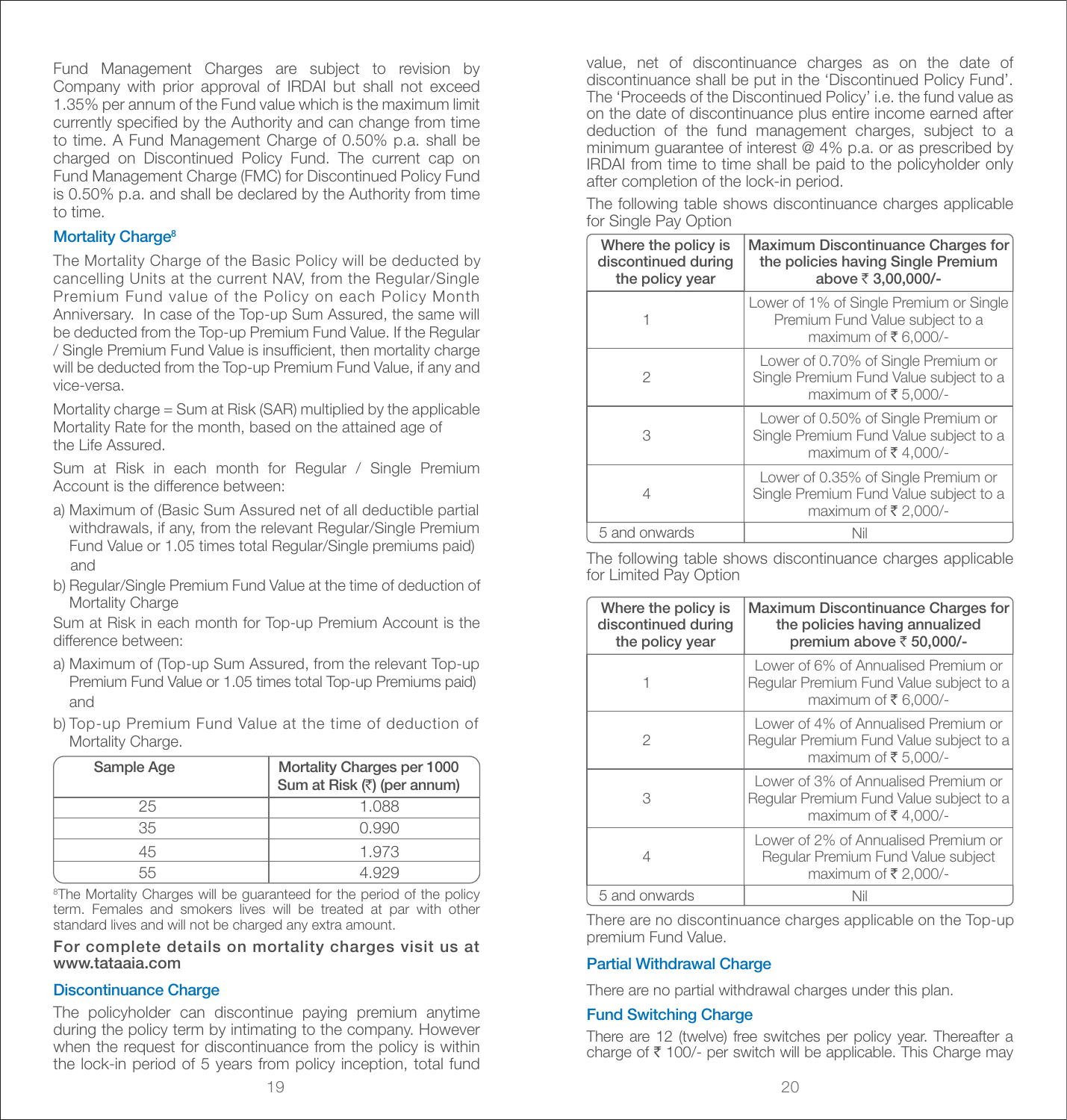be revised as deemed appropriate by the Company subject to prior approval of IRDAI but shall not exceed a maximum of  $\bar{\xi}$  250/or the maximum Switching Charge declared by the Authority from time to time.

#### Miscellaneous Charge:

# Premium Re-direction Charge

There is no Premium Re-direction Charge.

7The Company may alter all the above charges (except Mortality Charge and Premium Allocation Charges which are guaranteed throughout the term) by giving an advance notice of at least three months to the policyholder subject to the prior approval of IRDAI and will have prospective effect.

In case of Single Premium Policy, the policy will terminate as and when the total fund value becomes less than or equal to 1% of Single Premium and the balance Fund Value shall be payable to you. This situation may result because of the combined impact of partial withdrawals at inopportune time and fund performance.

After completion of premium paying term for regular premium policy, the policy will terminate as and when the total fund value becomes less than or equal to one Annualised Premium and the balance fund value shall be payable to you. This situation may result because of the combined impact of partial withdrawals at inopportune time and fund performance.

# **Other plan features/ terms and conditions**

# Free Look Period

If You are not satisfied with the terms & conditions/features of the Policy, You have the right to cancel the Policy by giving written notice to Us stating objections/reasons and You will receive the non-allocated premium plus charges levied by cancellation of units plus fund value at the date of cancellation less (a) proportionate risk premium for the period of cover (b) medical examination costs, if any and (c) stamp duty, along with Goods and Services Tax and cess on above which has been incurred for issuing the Policy. Such notice must be signed by You and received directly by Us within 15 days after You or person authorized by you receives the Policy. This period of 15 days shall stand extended to 30 days, if the policy is sourced through distance marketing mode<sup>9</sup>.

9Distance Marketing includes every activity of solicitation (including lead generation) and sale of insurance products through voice mode, SMS electronic mode, physical mode (like postal mail) or any other means of communication other than in person.

# Grace Period

If you are unable to pay your Regular Premium on time, starting from the date of first unpaid premium, a grace period of  $30$ days will be offered for policies on Annual, Semi- Annual or Quarterly Modes. For Policies on monthly mode the grace period would be 15 days. During this period your policy is considered to be in force with the risk cover as per the terms &

conditions of the policy.

# **Backdating**

Backdating is not allowed in this plan

# Policy Loan

Policy Loan is not allowed in this plan

#### **Exclusions**

In case of death due to suicide within 12 months from the date of commencement of the policy or from the date of revival of the policy, the nominee or beneficiary of the policyholder shall be entitled to fund value/policy account value, as available on the date of intimation of death. Any charges other than Fund Management charges recovered subsequent to the date of death shall be paid-back to the nominee or beneficiary along with death benefit

For exclusions on the rider benefits, please refer to the respective supplementary contract.

#### **Tax Benefits**

Premiums paid under this plan are eligible for tax benefits under Section 80C of the Income Tax Act, 1961 and are subiect to modifications made thereto from time to time. Moreover, life insurance proceeds enjoy tax benefits as per Section 10(10D) of the said Act.

Income Tax benefits would be available as per the prevailing income tax laws, subject to fulllment of conditions stipulated therein. Income Tax laws are subject to change from time to time. Tata AIA Life Insurance Company Ltd. does not assume responsibility on tax implication mentioned anywhere in this document. Please consult your own tax consultant to know the tax benefits available to you.

# **Assignment**

Assignment allowed as per provisions of Section 38 of the Insurance Act 1938 as amended from time to time.

#### **Nomination**

Nomination allowed as per provisions of Section 39 of the Insurance Act 1938 as amended from time to time.

# Prohibition of Rebates - Section 41 - of the Insurance Act, 1938 as amended from time to time.

- 1. No person shall allow or offer to allow, either directly or indirectly, as an inducement to any person to take out or renew or continue an insurance in respect of any kind of risk relating to lives or property in India, any rebate of the whole or part of the commission payable or any rebate of the premium shown on the policy, nor shall any person taking out or renewing or continuing a policy accept any rebate, except such rebate as may be allowed in accordance with the published prospectuses or tables of the Insurer.
- 2. Any person making default in complying with the provisions of this section shall be liable for a penalty which may extend to ten lakh rupees.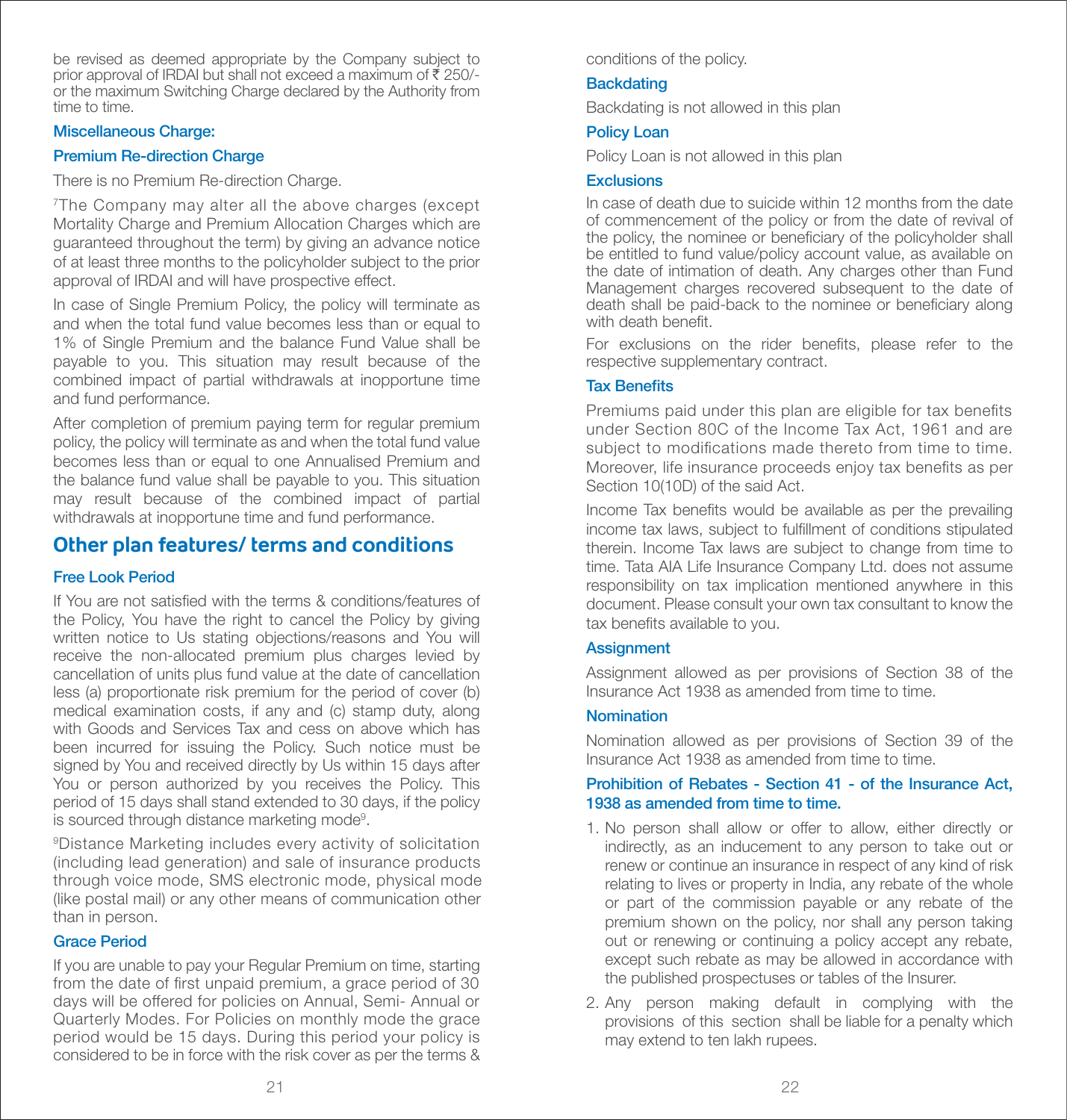#### About Tata AIA Life

Tata AIA Life Insurance Company Limited (Tata AIA Life) is a joint venture company, formed by Tata Sons and AIA Group Ltd (AIA). Tata AIA Life combines Tata's pre-eminent leadership position in India and AIA's presence as the largest, independent listed pan-Asia Life Insurance Group in the world spanning 18 markets in Asia Pacific. Tata Sons holds a majority stake (51 per cent) in the Company and AIA holds 49 per cent through an AIA International Limited. Tata AIA Life Insurance Company Limited was licensed to operate in India on February 12, 2001 and started operations on April 1, 2001.

#### **Disclaimers**

- Investments are subject to market risks.
- Unit Linked Life Insurance products are different from the traditional insurance products and are subject to the risk factors. Please know the associated risks and the applicable charges, from your Insurance agent or the Intermediary or policy document issued by the insurance company.
- The various funds offered under this contract are the names of the funds and do not in any way indicate the quality of these plans, their future prospects and returns. The underlying Fund's NAV will be affected by interest rates and the performance of the underlying stocks.
- The performance of the managed portfolios and funds is not guaranteed and the value may increase or decrease in accordance with the future experience of the managed portfolios and funds. Past performance is not indicative of future performance.
- The Premium paid in the Unit Linked Life Insurance Policies are subject to investment risks associated with capital markets and the NAVs of the units may go up or down based on the performance of fund and factors influencing the capital market and the Insured is responsible for his / her decisions.
- Buying a life insurance policy is a long-term commitment. An early termination of the policy usually involves high costs and the Surrender Value payable may be less than the total premiums paid.
- The brochure is not a contract of insurance. This brochure should be read along with benefit Illustration. The precise terms and conditions of this plan are specified in the policy contract available on Tata AIA Life website.
- Tata AIA Life Insurance Company Ltd. is only the name of the Insurance Company and Tata AIA Life Insurance Wealth Maxima is only the name of the Unit Linked Life Insurance Contract and does not in any way indicate the quality of the contract, its future prospects or returns.
- This product is underwritten by Tata AIA Life Insurance Company Ltd. This plan is not a guaranteed Issuance plan and it will be subject to Company's underwriting and

acceptance.

- Insurance cover is available under this product.
- Riders are not mandatory and are available for a nominal extra cost. For more details on benefits, premiums and exclusions under the Rider(s), please contact Tata AIA Life's Insurance Advisor/ Branch.
- Participation by customers shall be on voluntary basis.
- This product will be offered only to Standard lives.
- Some benefits are guaranteed and some benefits are non-guaranteed with returns based on the future performance of your Insurer carrying on life insurance business (Tata AIA Life Insurance). If your policy offers guaranteed returns then these will be clearly marked "guaranteed' in the illustration table on the pages 3 and 4. If your policy offers non-guaranteed returns then the illustrations on the pages 3 and 4 will show two different rates of assumed future investment returns. These assumed rate of return are not guaranteed and these are not the upper or lower limits of what you might get back, as the value of your policy is dependent on a number of factors including future investment performance. The illustrated maturity values have been calculated using investment returns of 8% and 4% respectively. The rates used are approved by the Life Insurance Council.

BEWARE OF SPURIOUS/ **FRAUD PHONE** CALLS!

IRDAI is not involved in activities like selling insurance policies, announcing bonus or investment of premiums. Public receiving such phone calls are requested to lodge a police complaint.